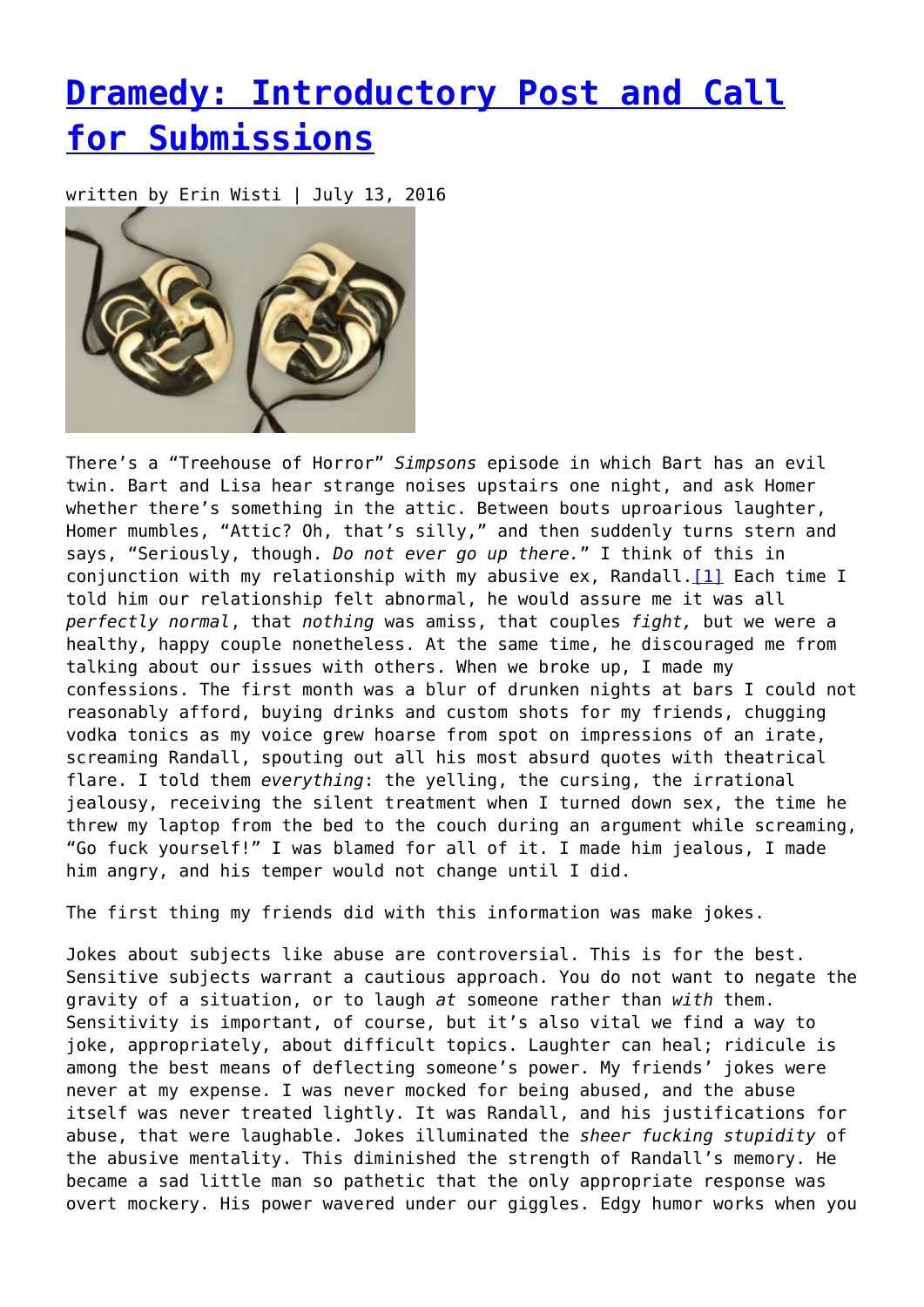are on the right side. My friends were unquestionably on my side.

Randall once passive aggressively threatened to kill my cat. He was so *good* at being so shitty. He could use words to make me think I was irrational, prone to exaggeration. He once screamed at me, "You're like an emotional vampire!" The next day, I said, "It hurt my feelings that you called me an emotional vampire." He offered no apology. He curled his upper lip in rage and retorted, "I didn't *call you* an emotional vampire. I said you were acting *like* one. *Do not* put words in my mouth." When he threatened Murphy, he did so with the same maneuvering of language and behavior that would later allow him to get out of admitting to the meat of what he had said. Murphy got in a fight with Randall's dog, and Randall screamed, "I might *kill* that cat if he does it again. I don't know if I can control myself!" When I told him the following day how much the statement upset me, he ran out of the room pulling his hair and making guttural noises of outrage that sounded like a dog barking. I followed him into the living room, begging him to talk to me, and he swirled around—his lip curled in his usual dog-like hot wrath—and cried, "I was in fight or flight mode, and *you know it*. You know I can't control myself in fight or flight mode!" When I recounted this story to my friend Carrie, she nearly chocked on a beer laughing.

"He got put into fight or flight mode by an *11 pound cat*?" she said.

A few days later, Carrie came over to hang out. Murphy jumped into her lap and kneaded his claws into her chest, and she shrieked, "OH MY GOD! NOOOOO! I'm going into fight or flight mode! Murphy, run! I may kill you if triggered!"

I laughed so hard I cried.

There's a saying that's always acutely annoyed me—"If I didn't laugh, I should cry." What irks me is the idea comedy is some kind of perverse defense mechanism against honest emotions. I reject the idea laughter is not, in and of itself, an honest emotion. Laughter is often seen as nefarious, a means to conceal some latent sentiment. It can be used this way, of course, as illustrated by the aforementioned *Simpsons* episode, but can't crying be used in the same deceptive fashion? Randall used to cry when I told him I wanted to leave. He would cry, say he felt horrible, that he had no control over himself when he got angry, and then beg for another chance. I always gave him one because his remorse seemed so real. It was not. It was all just crocodile tears.

Emotional manipulators often make use of laughter and tears because, when sincere, these sentiments are unadulterated. Crying and laughing are both pure expressions of a singular emotion so strong it cannot be expressed with words. It must come out in a mangled sound. Such uncorrupted noise does not lend itself to easy fabrication.

Comedy can come out of darkness. I do not deny this. Many comedians have had lives ripe with hardship, or are dark thinkers by nature. This does not mean their laughter is defensive. Laughter and tears are expressions of internal intensity, and those who are intensely emotional are prone to frequent bouts